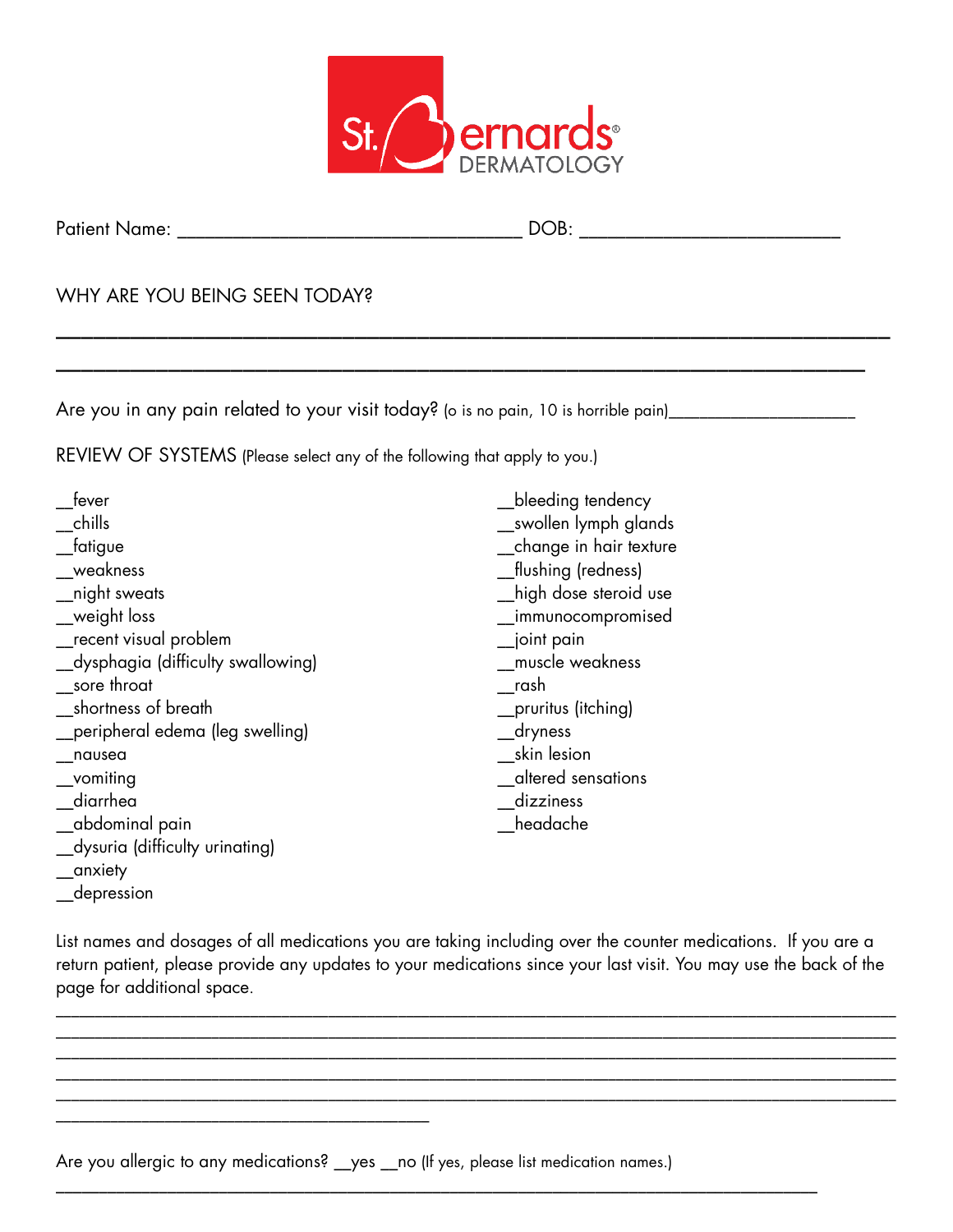#### SOCIAL HISTORY

| Occupation:____________________<br>Marital Status:_________________ |                                                                        |                                                                                                           |  |  |  |
|---------------------------------------------------------------------|------------------------------------------------------------------------|-----------------------------------------------------------------------------------------------------------|--|--|--|
| Tobacco use _yes _no                                                |                                                                        |                                                                                                           |  |  |  |
| Alcohol use__yes __no                                               |                                                                        |                                                                                                           |  |  |  |
|                                                                     | PAST MEDICAL HISTORY (Please select if you have any of the following.) |                                                                                                           |  |  |  |
| Basal Cell Skin Cancer                                              |                                                                        | _Melanoma (If so, where? ________)                                                                        |  |  |  |
| <b>Blood Clots</b>                                                  |                                                                        | _Organ Transplant                                                                                         |  |  |  |
| _High Blood Pressure                                                |                                                                        | <b>Diabetes</b>                                                                                           |  |  |  |
| <b>HIV</b>                                                          |                                                                        | _Hepatitis                                                                                                |  |  |  |
| _Squamous Cell Skin Cancer                                          |                                                                        | _Thyroid disease                                                                                          |  |  |  |
| __Melanoma                                                          |                                                                        | FAMILY HISTORY (Please select if any of your blood kin relatives have any of the following.) If yes, who? |  |  |  |
| __Skin Cancer                                                       |                                                                        |                                                                                                           |  |  |  |
| Psoriasis                                                           |                                                                        |                                                                                                           |  |  |  |
|                                                                     |                                                                        | Are there any cultural and/or spiritual practices that may affect your care? If yes, please explain:      |  |  |  |
|                                                                     |                                                                        |                                                                                                           |  |  |  |
|                                                                     |                                                                        |                                                                                                           |  |  |  |
| Preferred Pharmacy: _________                                       |                                                                        |                                                                                                           |  |  |  |
|                                                                     |                                                                        |                                                                                                           |  |  |  |

Patient/Legal Guardian Signature:\_\_\_\_\_\_\_\_\_\_\_\_\_\_\_\_\_\_\_\_\_\_\_\_\_\_\_\_\_\_\_\_\_\_ Date:\_\_\_\_\_\_\_\_\_\_\_\_\_\_\_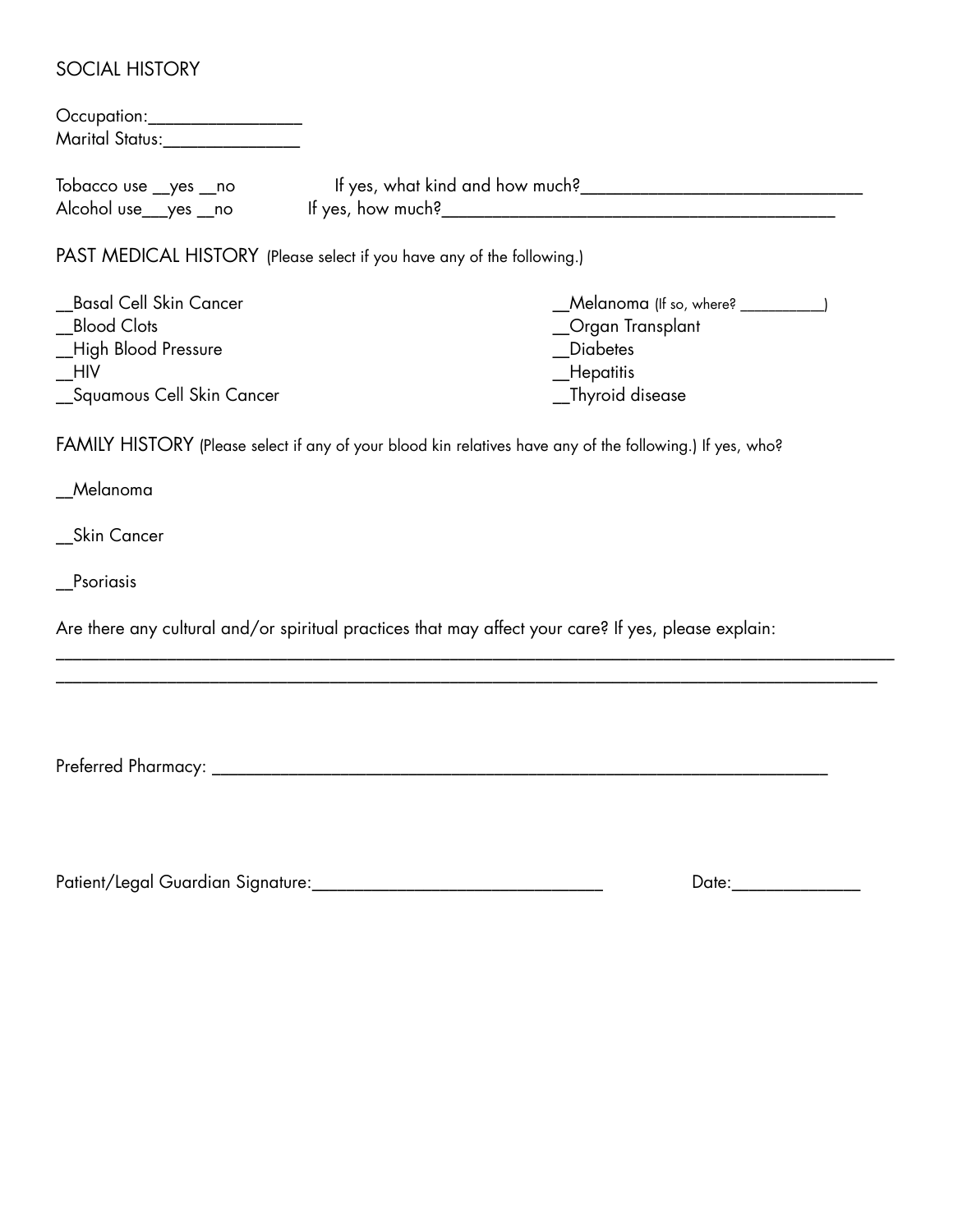

| City: ______________________________State: ______________________________Zip: ___________________________                                                                                                                                                                                                                                                                                                                                                                                                                                                                                                                                                                                                                                                        |  |  |  |
|------------------------------------------------------------------------------------------------------------------------------------------------------------------------------------------------------------------------------------------------------------------------------------------------------------------------------------------------------------------------------------------------------------------------------------------------------------------------------------------------------------------------------------------------------------------------------------------------------------------------------------------------------------------------------------------------------------------------------------------------------------------|--|--|--|
| Home Phone# (____) _____________________Work# (_____) __________________Cell# (____) _______________                                                                                                                                                                                                                                                                                                                                                                                                                                                                                                                                                                                                                                                             |  |  |  |
|                                                                                                                                                                                                                                                                                                                                                                                                                                                                                                                                                                                                                                                                                                                                                                  |  |  |  |
| Marital Status: Single____ Married____ Widowed____ Divorced____ Other______________________________                                                                                                                                                                                                                                                                                                                                                                                                                                                                                                                                                                                                                                                              |  |  |  |
|                                                                                                                                                                                                                                                                                                                                                                                                                                                                                                                                                                                                                                                                                                                                                                  |  |  |  |
| Policy Holder/Name on Card: _______________________Group#________________Policy #__________________                                                                                                                                                                                                                                                                                                                                                                                                                                                                                                                                                                                                                                                              |  |  |  |
|                                                                                                                                                                                                                                                                                                                                                                                                                                                                                                                                                                                                                                                                                                                                                                  |  |  |  |
| Policy Holder/Name on Card: ____________________Group#_____________Policy#______________                                                                                                                                                                                                                                                                                                                                                                                                                                                                                                                                                                                                                                                                         |  |  |  |
|                                                                                                                                                                                                                                                                                                                                                                                                                                                                                                                                                                                                                                                                                                                                                                  |  |  |  |
|                                                                                                                                                                                                                                                                                                                                                                                                                                                                                                                                                                                                                                                                                                                                                                  |  |  |  |
|                                                                                                                                                                                                                                                                                                                                                                                                                                                                                                                                                                                                                                                                                                                                                                  |  |  |  |
|                                                                                                                                                                                                                                                                                                                                                                                                                                                                                                                                                                                                                                                                                                                                                                  |  |  |  |
|                                                                                                                                                                                                                                                                                                                                                                                                                                                                                                                                                                                                                                                                                                                                                                  |  |  |  |
| Do you approve of healthcare provider's sending appointment reminders, lab results, etc. to this e-mail address?                                                                                                                                                                                                                                                                                                                                                                                                                                                                                                                                                                                                                                                 |  |  |  |
| Were you referred to our practice by another physician? ___yes ___no If yes, who? __________________                                                                                                                                                                                                                                                                                                                                                                                                                                                                                                                                                                                                                                                             |  |  |  |
|                                                                                                                                                                                                                                                                                                                                                                                                                                                                                                                                                                                                                                                                                                                                                                  |  |  |  |
| <b>ASSIGNMENT OF BENEFITS</b><br>I request payments by Medicare, Medicaid, medical insurance companies and other third party payers be made payable to my healthcare providers. I<br>authorize my physicians and healthcare providers to release my Protected Health Information (PHI) to the Healthcare Financing Administration, insurance<br>companies, and other providers of medical services as may be necessary to provide for my clinical care and/or to determine my financial benefits or<br>coverages in compliance with HIPAA and other applicable laws. I hereby acknowledge I have received a Notice of Privacy Practices. I understand and<br>agree I am responsible for any charges not paid by my insurance.<br>Name of Patient/Legal Guardian: |  |  |  |

Signature of Patient/Legal Guardian: \_\_\_\_\_\_\_\_\_\_\_\_\_\_\_\_\_\_\_\_\_\_\_\_\_\_\_\_\_\_\_\_\_\_\_\_\_\_\_\_\_\_\_\_\_\_\_\_\_\_\_\_\_\_\_\_\_\_\_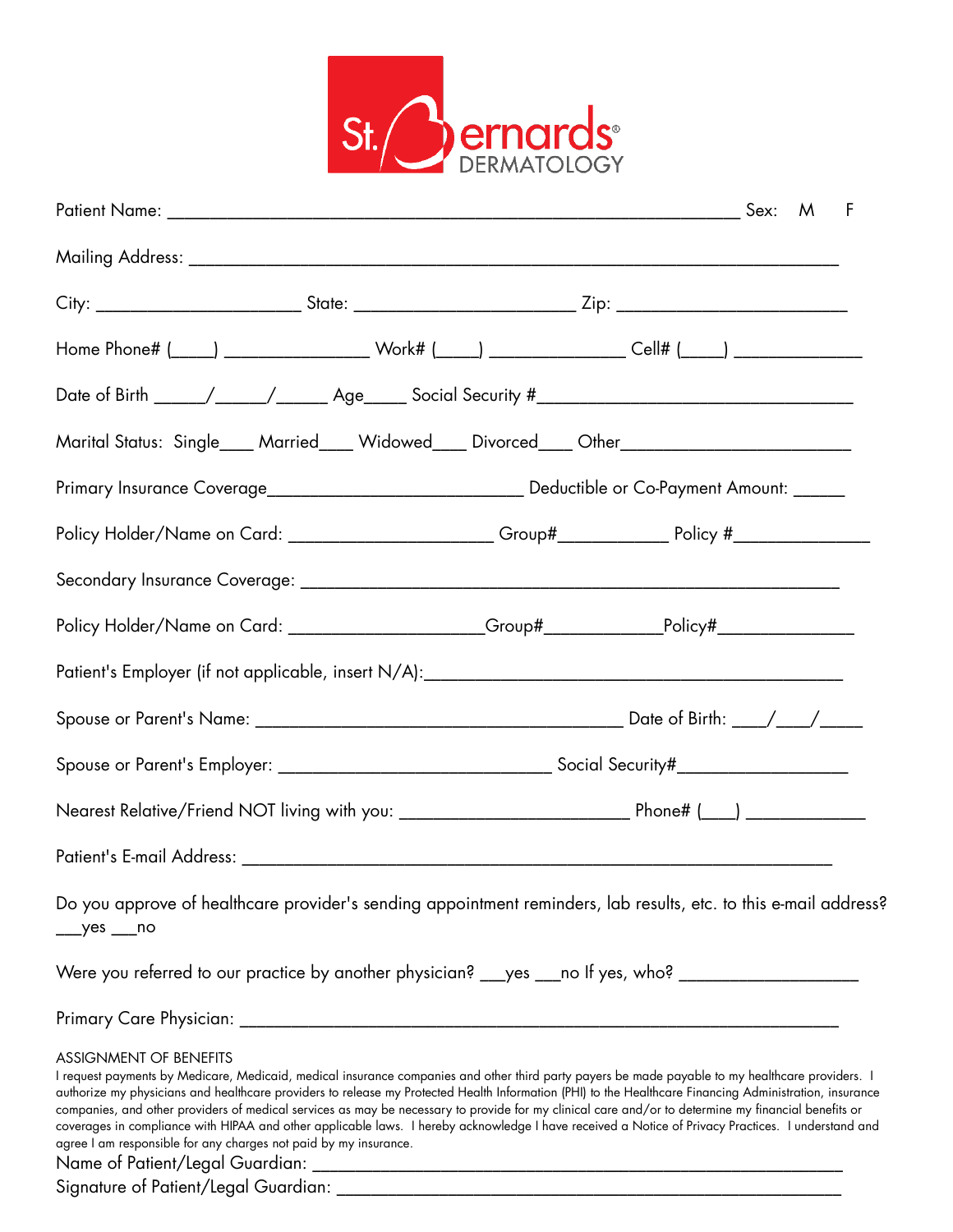

### THIRD PARTY ACCESS FORM

|                        | <u>I AUTHORIZE THE RELEASE OF MY PROTECTED HEALTH INFORMATION (PHI) TO THE FOLLOWING:</u>                                                                                                                                                                                                                                                                                                                                                                                                                                                                                                                                                                                                                                                                                                                              |                                       |  |  |
|------------------------|------------------------------------------------------------------------------------------------------------------------------------------------------------------------------------------------------------------------------------------------------------------------------------------------------------------------------------------------------------------------------------------------------------------------------------------------------------------------------------------------------------------------------------------------------------------------------------------------------------------------------------------------------------------------------------------------------------------------------------------------------------------------------------------------------------------------|---------------------------------------|--|--|
|                        |                                                                                                                                                                                                                                                                                                                                                                                                                                                                                                                                                                                                                                                                                                                                                                                                                        |                                       |  |  |
|                        |                                                                                                                                                                                                                                                                                                                                                                                                                                                                                                                                                                                                                                                                                                                                                                                                                        | _Phone:_____________________________  |  |  |
|                        |                                                                                                                                                                                                                                                                                                                                                                                                                                                                                                                                                                                                                                                                                                                                                                                                                        | _Phone:______________________________ |  |  |
|                        |                                                                                                                                                                                                                                                                                                                                                                                                                                                                                                                                                                                                                                                                                                                                                                                                                        | _Phone:_____________________________  |  |  |
|                        | If any of these individuals contact us, they will be asked to provide your social security number. Please make sure they know this<br>information. Anyone who is not named above or who cannot provide your social security number will be denied access to your Protected<br>Health Information                                                                                                                                                                                                                                                                                                                                                                                                                                                                                                                       |                                       |  |  |
| $\mathbf{C}$<br>◍<br>◍ | I understand information disclosed pursuant to this authorization may be re-disclosed to additional parties is no longer protected.<br>I understand I may revoke this authorization at any time by signing the revocation section of this form and returning it to the<br>address above. I further understand any such revocation does not apply to the extent that person authorized to use or disclose<br>my health information have already acted in reliance on this authorization.<br>I understand I am under no obligation to sign this authorization. I further understand my ability to obtain treatment will no<br>depend in any way on whether or not I sign this authorization.<br>I understand I have a right to inspect and to obtain a copy of any information disclosed pursuant to this authorization. |                                       |  |  |
|                        | <u>in the term of the contract of the contract of the contract of the contract of the contract of the contract of the contract of the contract of the contract of the contract of the contract of the contract of the contract o</u>                                                                                                                                                                                                                                                                                                                                                                                                                                                                                                                                                                                   |                                       |  |  |

I understand the clinic named above will not receive compensation for the used and disclosures I have authorized.

Note: After the initial completion of this form, any additions or deletions must be given to the healthcare provider in writing.

Name of Patient/Legal Guardian (Please Print):\_\_\_\_\_\_\_\_\_\_\_\_\_\_\_\_\_\_\_\_\_\_\_\_\_\_\_\_\_\_\_\_\_\_\_\_\_\_\_\_\_\_\_\_\_\_\_\_\_\_\_ Signature of Patient/Legal Guardian: \_\_\_\_\_\_\_\_\_\_\_\_\_\_\_\_\_\_\_\_\_\_\_\_\_\_\_\_\_\_\_\_\_\_\_\_\_\_\_Date:\_\_\_\_\_\_\_\_\_\_\_\_\_\_\_\_ \*\*\*\*\*\*\*\*\*\*\*\*\*\*\*\*\*\*\*\*\*\*\*\*\*\*\*\*\*\*\*\*\*\*\*\*\*\*\*\*\*\*\*\*\*\*\*\*\*\*\*\*\*\*\*\*\* REVOCATION SECTION I hereby revoke this authorization: \_\_\_\_\_\_\_\_\_\_\_\_\_\_\_\_\_\_\_\_\_\_\_\_\_\_\_\_\_\_\_\_\_\_\_\_\_\_\_\_\_\_\_Date:\_\_\_\_\_\_\_\_\_\_\_\_\_

Revocation received by the clinic: \_\_\_\_\_\_\_\_\_\_\_\_\_\_\_\_\_\_\_\_\_\_\_\_\_\_\_\_\_\_\_\_\_\_\_\_\_\_\_\_\_\_\_\_Date:\_\_\_\_\_\_\_\_\_\_\_\_\_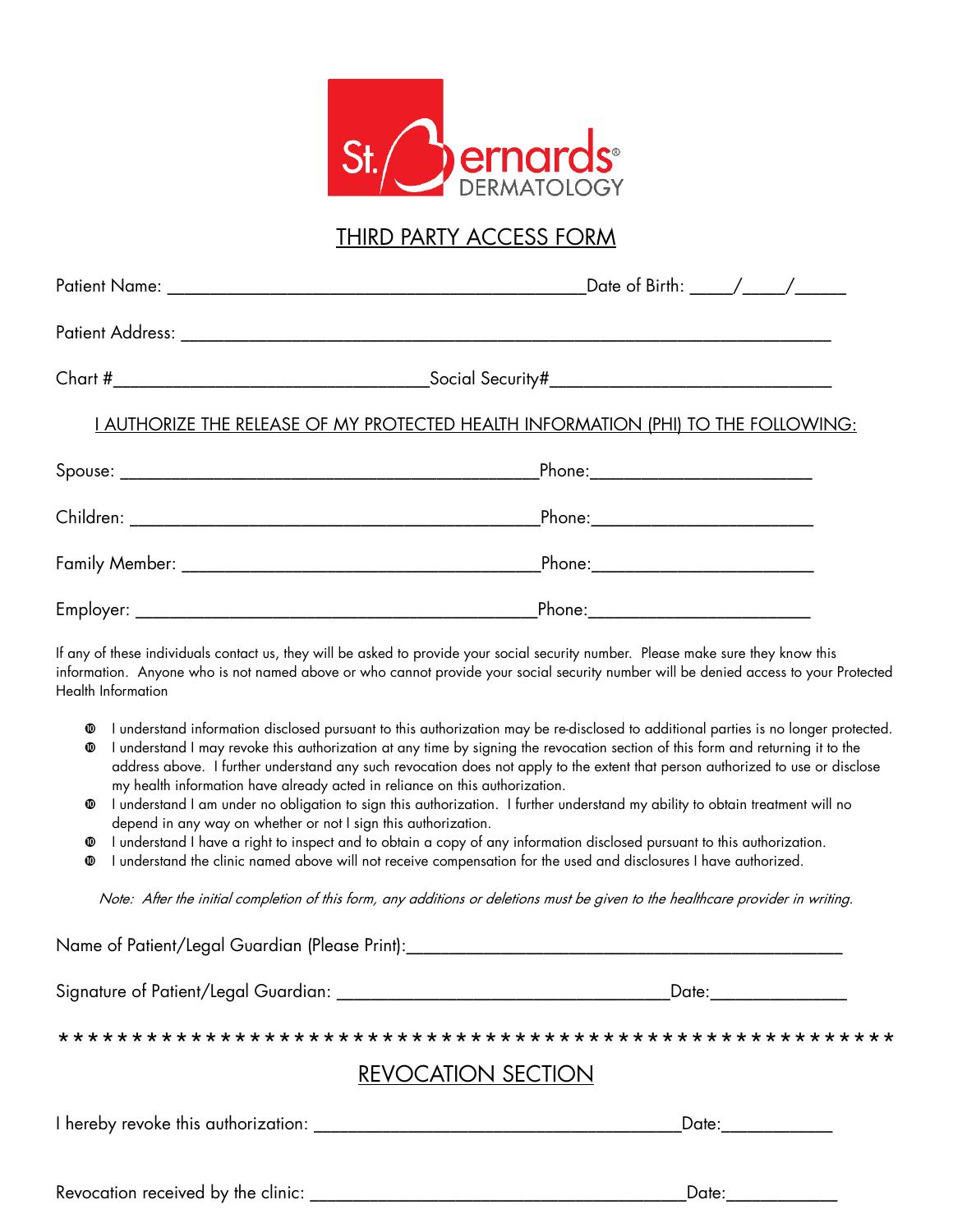

## RECEIPT OF NOTICE OF PRIVACY PRACTICES WRITTEN ACKNOWLEDGMENT FORM

I, \_\_\_\_\_\_\_\_\_\_\_\_\_\_\_\_\_\_\_\_\_\_\_\_\_\_\_\_\_\_\_\_\_, have received a copy of the clinic's Notice of Privacy

\_\_\_\_\_\_\_\_\_\_\_\_\_\_\_\_\_\_\_\_\_\_\_\_\_\_\_\_\_\_\_\_\_\_\_\_\_\_\_\_\_\_\_\_\_\_\_\_ \_\_\_\_\_\_\_\_\_\_\_\_\_\_\_\_\_\_\_\_\_\_

Practices.

(Patient Name-Please Print)

Signature of Patient or Legal Guardian Date Date Date

If not signed by patient please indicate relationship:

- $\bullet$  Parent or Guardian of minor patient
- \_\_\_Guardian or conservator of an incompetent patient
- $\bullet$  \_\_\_Beneficiary of personal representative of deceased patient

I would like to receive a copy of any amended Notice of Privacy Practices. \_\_\_yes \_\_\_no

\*\*\*\*\*\*\*\*\*\*\*\*\*\*\*\*\*\*\*\*\*\*\*\*\*\*\*\*\*\*\*\*\*\*\*\*\*\*\*\*\*\*\*\*\*\*\*\*\*\*\*\*\*\*\*\*\*\*\*\*\*\*\*\*\*\*\*\*\*\*\*\*\*\*\*

For Office Use Only:

Signed for received by: \_\_\_\_\_\_\_\_\_\_\_\_\_\_\_\_\_\_\_\_\_\_\_\_\_\_\_\_\_\_\_\_\_\_\_\_\_\_

Acknowledgment refused:

Efforts to obtain:

Reason for refusal:

Patient's Date of Birth:  $\qquad$  /  $\qquad$  /  $\qquad$  Patient's Chart Number: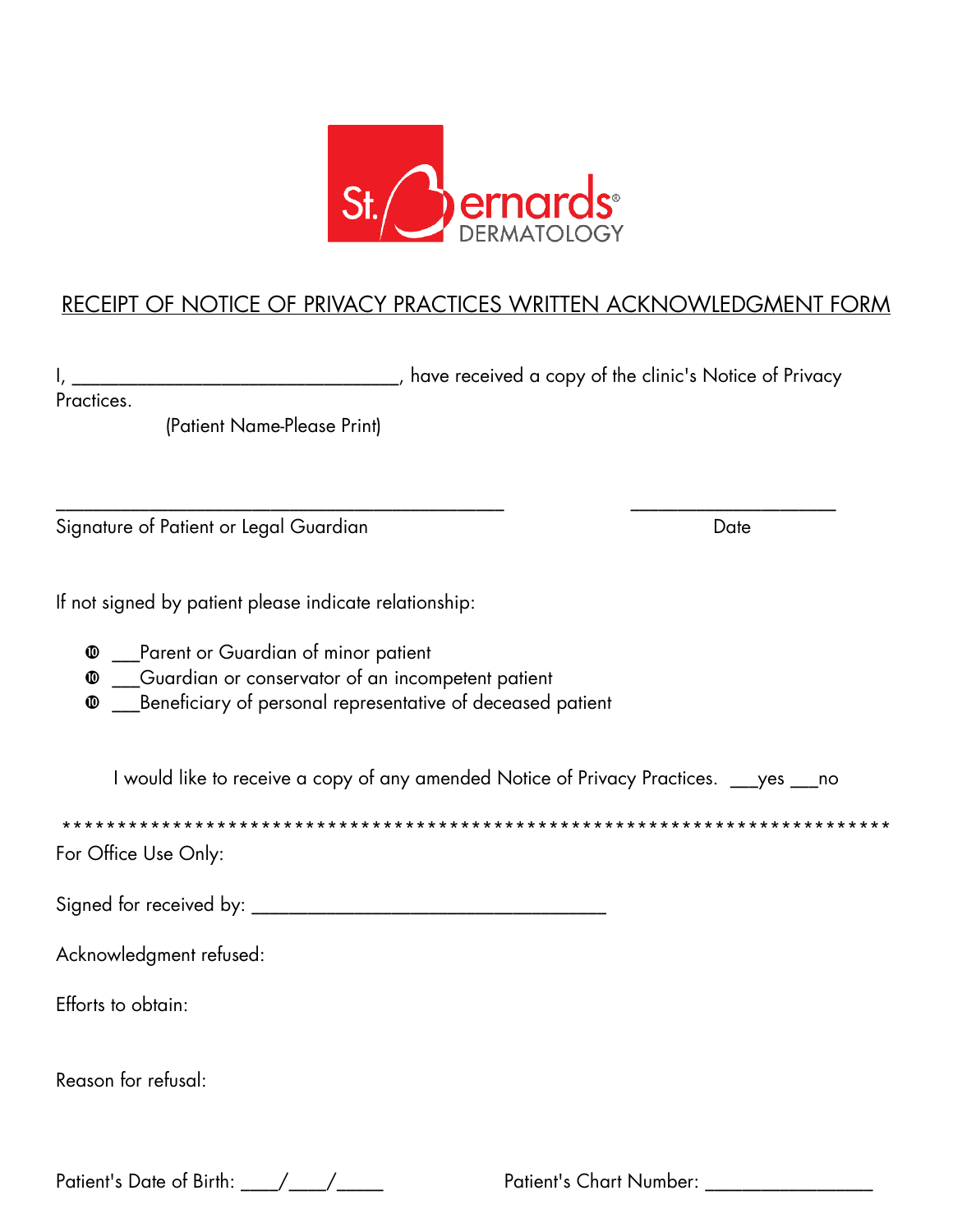

# PAYMENT POLICY

Thank you for choosing St. Bernard's Dermatology Clinic. We are committed to providing you with quality and affordable healthcare. We have developed this policy to answer your questions regarding patient and insurance responsibilities for services rendered. Please read it, ask us any questions you may have, and sign in the space provided. A copy will be provided to you upon request.

1. Insurance. We participate in most insurance plans, including Medicare. If you are not insured by a plan we do business with, payment in full is expected at each visit. We accept personal checks, cash, MasterCard, Visa, and Discover. If you are insured by a plan we do business with, but don't have an up-to-date insurance card, payment in full for each visit is required until we can verify your coverage. Knowing your insurance benefits is your responsibility. Please contact your insurance company with any questions you may have regarding your coverage.

2. Co-payments and deductibles. All co-payments and deductibles must be paid at the time of service. This arrangement is part of your contract with your insurance company/ Failure on our part to collect co-payments and deductibles from patients can be considered fraud. Please help us in upholding the law by paying your co-payment at each visit.

3. Non-covered services. Please be aware that some – and perhaps all – of the services you receive may not be covered or not considered reasonable or necessary by Medicare or other insurers. Also, please be aware that if Medicare does not cover a service, it may not be covered by your secondary insurance. You must pay for these services at the time of visit.

4. Proof of Insurance. All patients must complete our patient information form before seeing the physician. We must obtain a copy of your driver's license and current valid insurance to provide proof of insurance. If you fail to provide us with the correct insurance information, you will be responsible for the balance of the claim.

5. Claims Submission. We will submit your claims and assist you in any way we reasonably can to help get your claims paid. Your insurance company may need you to supply certain information directly. It is your responsibility to comply with their request. Please be aware that the balance of your claim is your responsibility whether or not your insurance company pays your claim. Your insurance benefit is a contract between you and your insurance company.

6. Coverage Changes. If your insurance changes, please notify us prior to seeing the doctor so we can make the appropriate changes to help you receive your maximum benefits. If your insurance company does no pay your claim in 60 days, the balance may be billed to you.